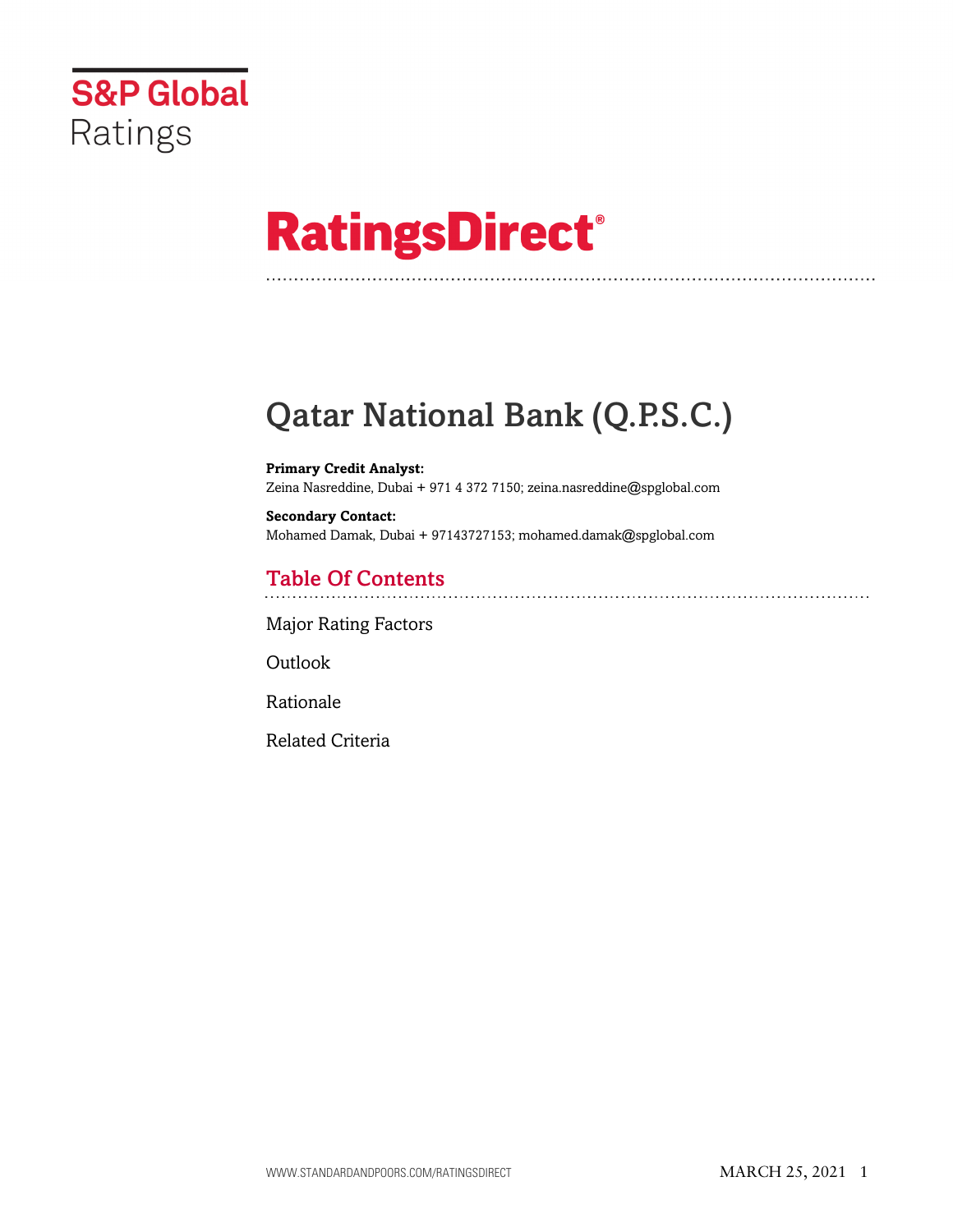# Qatar National Bank (Q.P.S.C.)

| <b>SACP</b>                 | bbb             |          |  |                      |          |  | ÷.                          | <b>Support</b> | $+3$ | ÷ | <b>Additional</b><br>$\boldsymbol{0}$<br><b>Factors</b> |
|-----------------------------|-----------------|----------|--|----------------------|----------|--|-----------------------------|----------------|------|---|---------------------------------------------------------|
|                             |                 |          |  |                      |          |  |                             |                |      |   |                                                         |
| Anchor                      | bbb-            |          |  | <b>ALAC</b>          | $\bf{0}$ |  | <b>Issuer Credit Rating</b> |                |      |   |                                                         |
| <b>Business</b><br>Position | <b>Strong</b>   | $+1$     |  | <b>Support</b>       |          |  |                             |                |      |   |                                                         |
| Capital and                 |                 |          |  | <b>GRE Support</b>   | $+3$     |  |                             |                |      |   |                                                         |
| <b>Earnings</b>             | Adequate        | $\bf{0}$ |  |                      |          |  |                             |                |      |   |                                                         |
| <b>Risk Position</b>        | Adequate        | $\bf{0}$ |  | Group                | $\bf{0}$ |  | A/Stable/A-1                |                |      |   |                                                         |
| <b>Funding</b>              | Average         |          |  | Support              |          |  |                             |                |      |   |                                                         |
|                             |                 | $\bf{0}$ |  |                      |          |  |                             |                |      |   |                                                         |
| Liquidity                   | <b>Adequate</b> |          |  | Sovereign<br>Support | $\bf{0}$ |  |                             |                |      |   |                                                         |

### <span id="page-1-0"></span>Major Rating Factors

| <b>Strengths:</b>                                 | <b>Weaknesses:</b>                                  |  |  |  |  |  |
|---------------------------------------------------|-----------------------------------------------------|--|--|--|--|--|
| • A leading domestic banking franchise.           | • High dependence on external funding.              |  |  |  |  |  |
| • Strong earnings capacity.                       | • Risk arising from expansion abroad, especially in |  |  |  |  |  |
| • High systemic importance in Qatar and 50% owned | Turkey and Egypt.                                   |  |  |  |  |  |
| by the Qatari government.                         | • Deteriorated operating environment.               |  |  |  |  |  |

#### **Outlook: Stable**

S&P Global Ratings' stable outlook on Qatar National Bank (Q.P.S.C.) (QNB) reflects that on Qatar and our expectation that the bank's business and financial profiles will remain resilient over the next 24 months.

#### Downside scenario

We could lower our ratings on QNB if its asset quality or capitalization deteriorate significantly and, at the same time, we downgrade the sovereign. For instance, and although unlikely, a very large acquisition in a high-risk country could put pressure on capitalization.

#### Upside scenario

We could raise the ratings if QNB strengthens its capitalization significantly while maintaining strong asset-quality indicators. We could also raise the ratings if one of the previous two triggers materializes and, simultaneously, we upgrade the sovereign.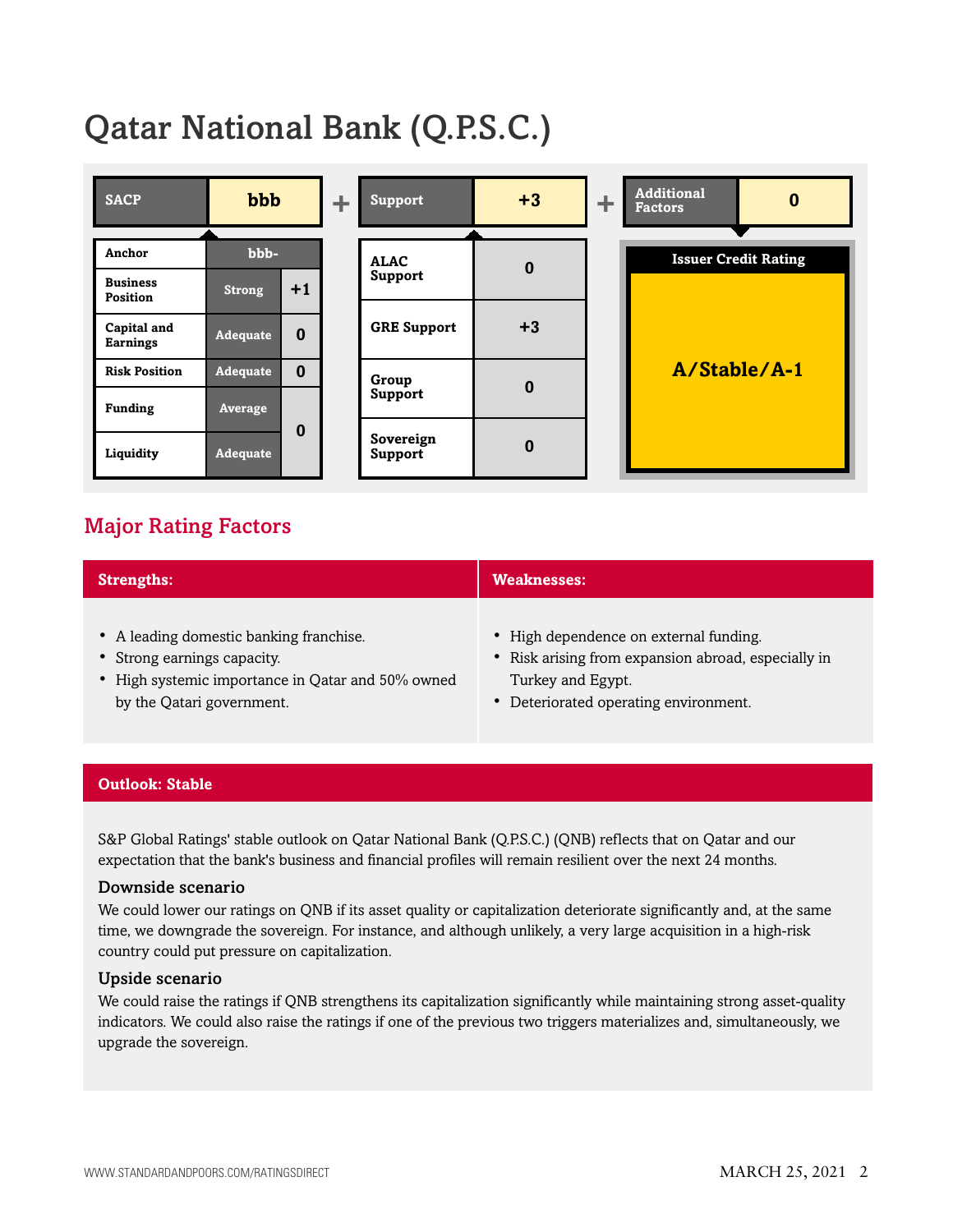### <span id="page-2-0"></span>Rationale

QNB has an unrivalled leading position in a narrow-but-wealthy domestic market and an international presence, notably in Egypt and Turkey. Although we expect the ongoing economic strain to cause some metrics to deteriorate, we still think QNB will maintain strong fundamentals.

We expect the bank's asset quality to deteriorate further in 2021, with nonperforming loans (NPLs) rising to nearly 2.5% by year-end 2021 and cost of risk remaining around 80 basis points (bps) in 2021 and 70bps in 2022. Despite this, we expect the bank's strong earnings capacity, relatively conservative dividend payout ratio, and strong shareholder support will leave its risk-adjusted capital (RAC) ratio at around 9.5%-9.7% over the next 12-24 months. QNB's International Financial Reporting Standards (IFRS) 9 Stage 2 loans are among the lowest in the Gulf Cooperation Council (GCC), pointing to the bank's conservative risk appetite and strong risk management, despite its presence in countries that we view as riskier than Qatar. However, the bank's Stage 2 loans have increased because of the less-supportive economy and pressure on some sectors. We expect NPL coverage by loan-loss provision to remain above 100% during the same period.

We see QNB's high dependence on external funding as a risk, though international deposits remained flat (excluding Turkey where they decreased in 2020 mainly on foreign currency translation losses). The longer tenor of these deposits and our expectation of strong government support in case of need are mitigating factors. We expect some volatility in these deposits over the next 12-24 months because of COVID-19-induced market instability. We see the bank's liquidity position as sufficient to help it withstand some stress. As of Dec. 31, 2020, QNB had about 10% of its debt securities in high quality liquid assets.

The bank is a government-related entity (GRE) so we believe there is a very high likelihood that it would receive timely and sufficient extraordinary support from the government of Qatar in the event of financial distress. Consequently, the long-term rating on the bank incorporates three notches of uplift from its stand-alone credit profile (SACP).

#### Anchor: 'bbb-', reflecting operations in Qatar and riskier countries

Our bank criteria use our Banking Industry Country Risk Assessment (BICRA)'s economic risk and industry risk scores to determine a bank's anchor, the starting point in assigning an issuer credit rating. Our anchor for QNB is 'bbb-' and reflects a blended economic risk score of '6' combined with Qatar's industry risk score of '5'.

We view Qatar's high income levels and a wealthy public sector as supportive of its banking system. These factors should help moderate risks associated with the pandemic. Albeit less severe than we initially anticipated, the Qatari economy was severely affected in 2020 with an estimated GDP drop of 4.4% last year and an expected mild recovery from 2021.

We view overall leverage in the Qatari economy as high, with total credit to the economy (excluding central government) expected to reach 170% of GDP in 2020 as a result of continued rapid lending growth. Furthermore, since 2018, a substantial amount of credit has been directed to potentially riskier sectors of the economy such as real estate services, investment companies and commercial agencies. We also note that most of this growth was financed by external debt. We continue to see Qatari banks' dependence on external funding as a source of risk, given the high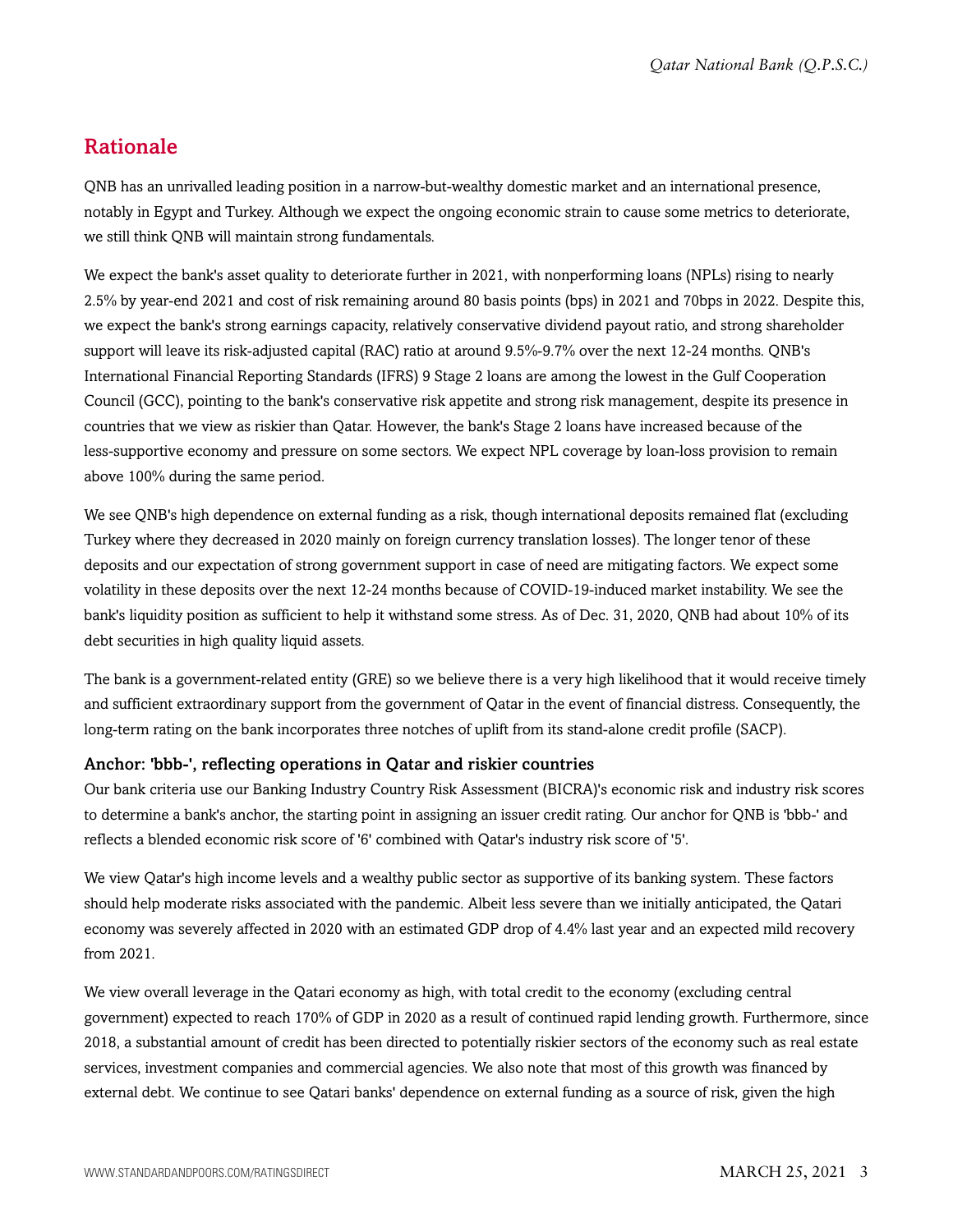geopolitical risks in the region. By year-end 2020, we estimate that net external debt contributed to the refinancing of 38% of total lending. We expect this ratio will continue to increase, albeit at a slower pace than in the past. We expect the government will remain highly supportive of the banking system, as was the case during the boycott when the government and related entities injected more than \$40 billion into the banking system to help cope with outflows. We also view the quality of regulation and supervision in Qatar as broadly in line with GCC peers.

We expect the full impact of the pandemic will become clearer over 2021 and 2022. We believe cost of risk will reach about 120bps in 2021 and that profitability will be squeezed in a low rate environment, but that capitalization will remain strong. We expect credit growth will moderate slightly over 2021, following a number of years of rapid expansion, and that asset quality will deteriorate but remain stronger than that of some GCC peers, with nonperforming loans (NPLs) at 3.6% by the end of 2021.

#### **Table 1**

| <b>Qatar National Bank (Q.P.S.C.)--Key Figures</b> |           |                        |         |         |         |         |  |  |  |  |  |
|----------------------------------------------------|-----------|------------------------|---------|---------|---------|---------|--|--|--|--|--|
|                                                    |           | --Year ended Dec. 31-- |         |         |         |         |  |  |  |  |  |
| (Mil. QAR)                                         | 2020      | 2019                   | 2018    | 2017    | 2016    | 2015    |  |  |  |  |  |
| Adjusted assets                                    | 1.021.068 | 940.704                | 858.317 | 807.245 | 715.812 | 533,229 |  |  |  |  |  |
| Customer loans (gross)                             | 745,355   | 695,458                | 628,649 | 596.020 | 531,201 | 395,386 |  |  |  |  |  |
| Adjusted common equity                             | 63,545    | 59,415                 | 52.143  | 53,129  | 46,667  | 53,945  |  |  |  |  |  |
| Operating revenues                                 | 25,540    | 25,636                 | 24,550  | 22,927  | 23,085  | 16,268  |  |  |  |  |  |
| Noninterest expenses                               | 6.205     | 6.636                  | 6.344   | 6.674   | 7.023   | 3,505   |  |  |  |  |  |
| Core earnings                                      | 12,159    | 14,535                 | 13,954  | 13,212  | 12,482  | 11,409  |  |  |  |  |  |
|                                                    |           |                        |         |         |         |         |  |  |  |  |  |

QAR--Qatari riyal.

#### Business position: Leading market position in Qatar

QNB has an unrivalled leading market position in Qatar, with total assets of \$281.6 billion as of Dec. 31, 2020. Its large size and government majority ownership are key advantages in financing large GRE projects. We see as rating positive that the bank's shareholders appear supportive of the international expansion strategy, as shown by the capital increase and hybrid issuances to finance acquisitions.

QNB will continue to focus on preserving its asset quality indicators rather than expanding its business, considering the weak economic outlook. We believe that the bank has historically been aggressive with regard to geographic expansion, but over the past couple of years it has slowed this down and focused more on its existing international operations, especially in Turkey and Egypt. As of Dec. 31, 2020, the bank had about 25% of its loan portfolio outside Qatar (see chart 1) with Turkey and Egypt representing 10.4% and 5.4%, respectively, and the remainder spread among the GCC countries, Europe, and other Levant, African, and Asian countries.

QNB's quality of management and its well-defined strategy has led to resilient performance over the years. Despite recent turbulence in the bank's operating environment, asset quality deterioration has remained contained.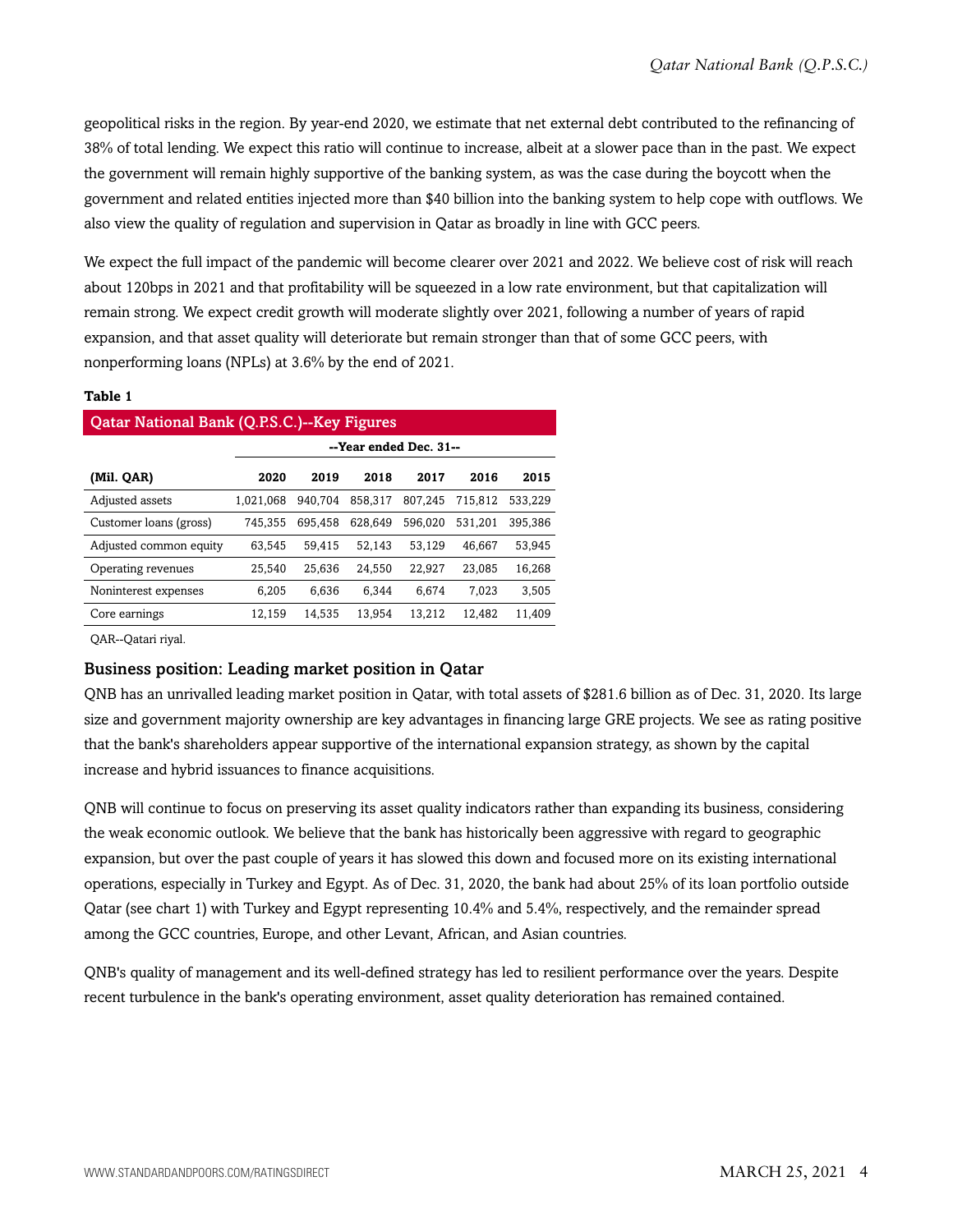#### **Table 2**

#### Qatar National Bank (Q.P.S.C.)--Business Position

|                                                               | --Year ended Dec. 31-- |          |          |          |          |          |  |
|---------------------------------------------------------------|------------------------|----------|----------|----------|----------|----------|--|
| (%)                                                           | 2020                   | 2019     | 2018     | 2017     | 2016     | 2015     |  |
| Total revenues from business line (currency in millions)      | 25.540.0               | 25,636.3 | 24.549.9 | 22,927.3 | 23.084.7 | 16.268.4 |  |
| Commercial banking/total revenues from business line          | 48.5                   | 41.1     | 40.4     | 40.2     | 39.1     | 54.2     |  |
| Retail banking/total revenues from business line              | 45.8                   | 53.6     | 55.2     | 55.4     | 56.7     | 40.3     |  |
| Commercial & retail banking/total revenues from business line | 94.3                   | 94.8     | 95.7     | 95.6     | 95.9     | 94.5     |  |
| Asset management/total revenues from business line            | 5.4                    | 5.0      | 3.9      | 4.0      | 3.8      | 5.3      |  |
| Other revenues/total revenues from business line              | 0.3                    | 0.3      | 0.4      | 0.3      | 0.3      | 0.2      |  |
| Return on average common equity                               | 16.1                   | 20.4     | 20.4     | 20.5     | 20.4     | 19.1     |  |

#### **Chart 1**

#### Qatar National Bank (Q.P.S.C.)--Loan Portfolio Split By Geography



GCC--Gulf Cooperation Council. Source: S&P Global Ratings.

Copyright © 2021 by Standard & Poor's Financial Services LLC. All rights reserved.

#### Capital and earnings: Adequate and expected to remain so

QNB has a comfortable capital base supported by strong earnings capacity and relatively conservative dividend payouts, which should absorb potential shocks. We expect the bank's RAC ratio before adjustments will increase to 9.5%-9.7% in 2022, compared with 9.3% as of Dec. 31, 2020. QNB's regulatory total capital ratio was 19.1% at the same date.

Under our base-case scenario, we assume the following:

• We expect high single digit growth in 2021-2022, primarily from ongoing project developments that were initiated ahead of the 2022 FIFA World Cup;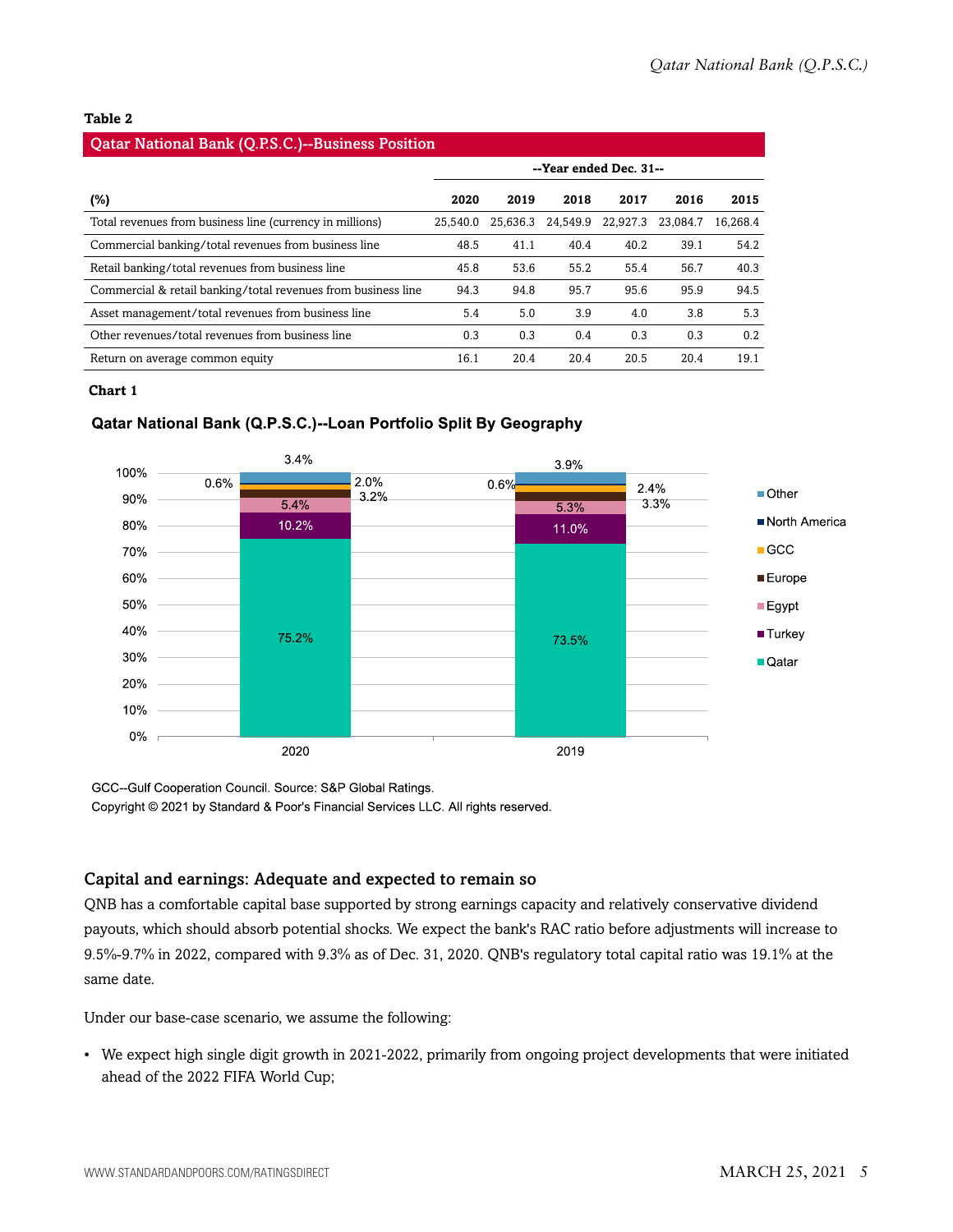- Margins should continue to come down as some the lending book is re-priced because of lower interest rates;
- We expect costs to grow by around 3%, though stronger revenue generation should offset higher costs and leave the cost-to-income ratio at around 24%;
- Cost of risk should remain at 80bps in 2021 and come down to 70bps in 2022, given the economic uncertainty and the slump in the real estate market; and
- Higher NPL recognition in 2021, mainly from the bank's Turkish and Egyptian exposures. We expect NPLs to climb to about 2.5% of total loans by 2021.

Our forecast excludes the materialization of any concentration risk. At year-end 2020, about 20% of QNB's total adjusted capital (TAC) was made of hybrid instruments. We assess the bank's underlying earnings capacity as good, as indicated by an average earnings buffer of 100bps over the next two years. A positive earnings buffer indicates that a bank generates sufficient earnings to cover normalized losses (namely S&P Global Ratings' view of losses we would expect on average throughout a typical credit cycle).

#### **Table 3**

#### Qatar National Bank (Q.P.S.C.)--Capital And Earnings

|                                                      | --Year ended Dec. 31-- |      |      |      |      |       |  |  |
|------------------------------------------------------|------------------------|------|------|------|------|-------|--|--|
| $(\%)$                                               | 2020                   | 2019 | 2018 | 2017 | 2016 | 2015  |  |  |
| Tier 1 capital ratio                                 | 18.1                   | 18.0 | 18.1 | 16.5 | 15.9 | 16.3  |  |  |
| S&P Global Ratings' RAC ratio before diversification | 9.3                    | 9.3  | 9.7  | 9.9  | 9.5  | N/A   |  |  |
| S&P Global Ratings' RAC ratio after diversification  | 9.4                    | 9.7  | 10.1 | 10.1 | 8.6  | N/A   |  |  |
| Adjusted common equity/total adjusted capital        | 76.1                   | 75.2 | 75.2 | 84.2 | 82.4 | 100.0 |  |  |
| Double leverage                                      | 32.1                   | 32.4 | 34.2 | 39.4 | 40.9 | 33.4  |  |  |
| Net interest income/operating revenues               | 82.2                   | 78.8 | 77.5 | 78.0 | 77.5 | 78.3  |  |  |
| Fee income/operating revenues                        | 11.8                   | 14.5 | 14.8 | 15.9 | 15.0 | 13.8  |  |  |
| Market-sensitive income/operating revenues           | 5.3                    | 4.7  | 5.3  | 5.2  | 5.4  | 5.6   |  |  |
| Noninterest expenses/operating revenues              | 24.3                   | 25.9 | 25.8 | 29.1 | 30.4 | 21.5  |  |  |
| Preprovision operating income/average assets         | 2.0                    | 2.1  | 2.2  | 2.1  | 2.6  | 2.5   |  |  |
| Core earnings/average managed assets                 | 1.2                    | 1.6  | 1.7  | 1.7  | 2.0  | 2.2   |  |  |

N/A--Not applicable. RAC--Risk-adjusted capital.

#### **Table 4**

#### Qatar National Bank (Q.P.S.C.)--Risk-Adjusted Capital Framework Data

| (Mil. QAR)                                             | Exposure* | <b>Basel III RWA</b> | <b>Average Basel III</b><br>$RW(\% )$ | <b>S&amp;P Global RWA</b> | <b>Average S&amp;P Global</b><br><b>RW</b> (%) |
|--------------------------------------------------------|-----------|----------------------|---------------------------------------|---------------------------|------------------------------------------------|
| <b>Credit risk</b>                                     |           |                      |                                       |                           |                                                |
| Government & central banks                             | 224.816.9 | 32.081.4             | 14.3                                  | 84.610.5                  | 37.6                                           |
| Of which regional governments and<br>local authorities | 0.0       | 0.0                  | 0.0                                   | 0.0                       | 0.0                                            |
| Institutions and CCPs                                  | 86,043.7  | 20.470.2             | 23.8                                  | 47.729.6                  | 55.5                                           |
| Corporate                                              | 636.958.4 | 271.741.9            | 42.7                                  | 474.319.6                 | 74.5                                           |
| Retail                                                 | 91,426.3  | 70.112.6             | 76.7                                  | 139,933.8                 | 153.1                                          |
| Of which mortgage                                      | 1.885.9   | 1.101.7              | 58.4                                  | 1,140.3                   | 60.5                                           |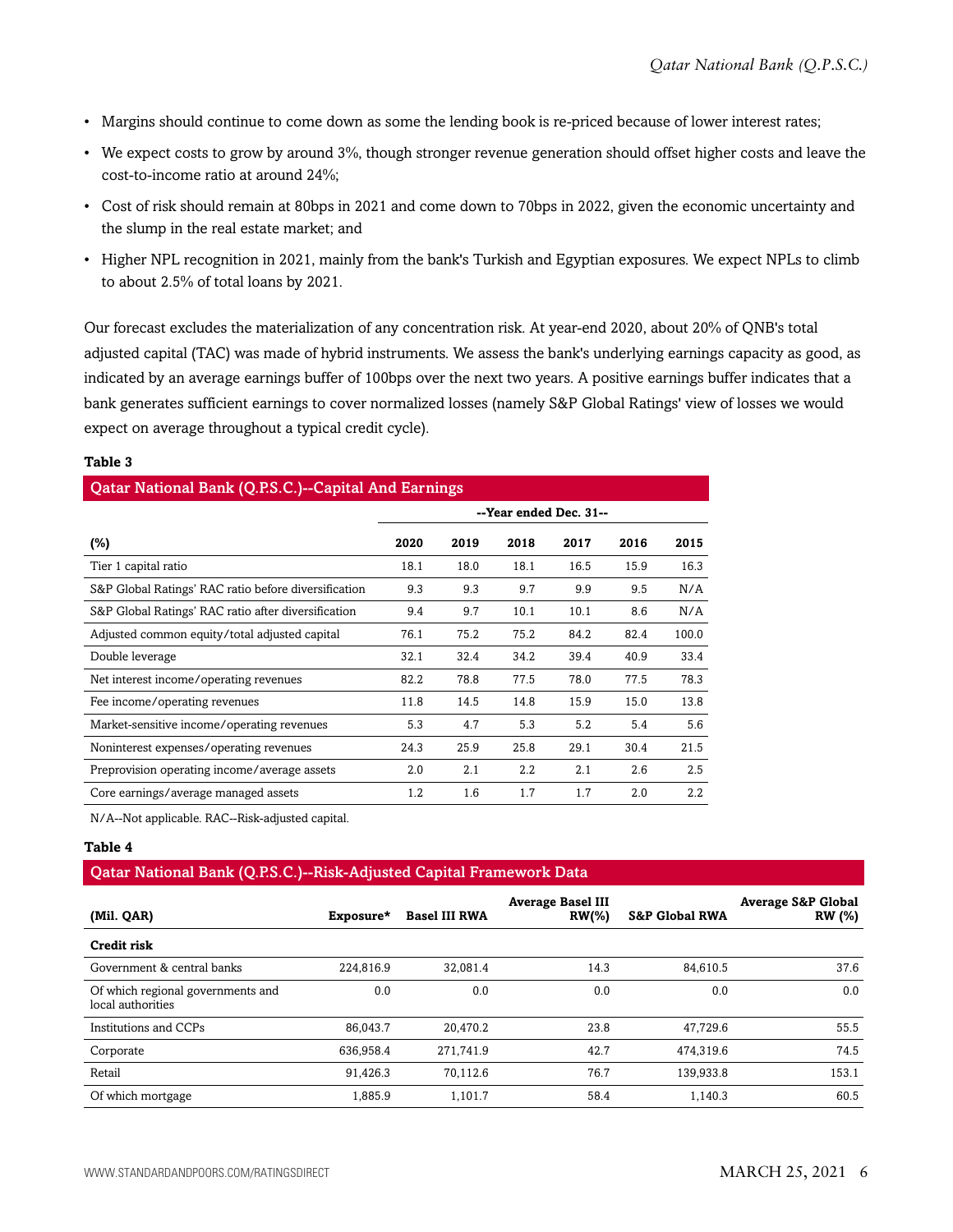#### **Table 4**

| Qatar National Bank (Q.P.S.C.)--Risk-Adjusted Capital Framework Data (cont.) |                 |                      |                          |                           |                           |
|------------------------------------------------------------------------------|-----------------|----------------------|--------------------------|---------------------------|---------------------------|
| Securitization§                                                              | 0.0             | 0.0                  | 0.0                      | 0.0                       | 0.0                       |
| Other assets <sup>+</sup>                                                    | 40,477.9        | 23,246.1             | 57.4                     | 78,330.5                  | 193.5                     |
| Total credit risk                                                            | 1,079,723.1     | 417,652.2            | 38.7                     | 824,924.0                 | 76.4                      |
| <b>Credit valuation adjustment</b>                                           |                 |                      |                          |                           |                           |
| Total credit valuation adjustment                                            | $\overline{a}$  | 9,969.0              | $\mathbf{u}$             | 0.0                       |                           |
| <b>Market Risk</b>                                                           |                 |                      |                          |                           |                           |
| Equity in the banking book                                                   | 1,543.7         | 9,575.5              | 620.3                    | 13,837.1                  | 896.4                     |
| Trading book market risk                                                     |                 | 5,265.2              |                          | 15,795.7                  |                           |
| Total market risk                                                            | $\overline{a}$  | 14,840.7             | $\overline{\phantom{a}}$ | 29,632.9                  |                           |
| <b>Operational risk</b>                                                      |                 |                      |                          |                           |                           |
| Total operational risk                                                       | --              | 43,095.7             |                          | 48,330.3                  |                           |
|                                                                              |                 |                      | <b>Average Basel II</b>  |                           | % of S&P Global           |
|                                                                              | <b>Exposure</b> | <b>Basel III RWA</b> | <b>RW</b> (%)            | <b>S&amp;P Global RWA</b> | <b>RWA</b>                |
| Diversification adjustments                                                  |                 |                      |                          |                           |                           |
| RWA before diversification                                                   | Щ,              | 495,306.6            | $\overline{\phantom{a}}$ | 902,887.2                 | 100.0                     |
| Total diversification/concentration<br>adjustments                           | $\overline{a}$  |                      |                          | (17, 442.1)               | (1.9)                     |
| RWA after diversification                                                    | Щ,              | 495,306.6            | $\overline{\phantom{a}}$ | 885,445.1                 | 98.1                      |
|                                                                              |                 |                      |                          | <b>Total adjusted</b>     | <b>S&amp;P Global RAC</b> |
|                                                                              |                 | Tier 1 capital       | Tier 1 ratio (%)         | capital                   | ratio $(\%)$              |
| Capital ratio                                                                |                 |                      |                          |                           |                           |
| Capital ratio before adjustments                                             |                 | 89,650.5             | 18.1                     | 83,544.8                  | 9.3                       |
| Capital ratio after adjustments‡                                             |                 | 89,650.5             | 18.1                     | 83,544.8                  | 9.4                       |

\*Exposure at default. §Securitization exposure includes the securitization tranches deducted from capital in the regulatory framework. †Exposure and S&P Global Ratings' risk-weighted assets for equity in the banking book include minority equity holdings in financial institutions. ‡Adjustments to Tier 1 ratio are additional regulatory requirements (e.g. transitional floor or Pillar 2 add-ons). CCP--Central counterparty. RWA--Risk-weighted assets. RW--Risk weight. RAC--Risk-adjusted capital. QAR--Qatari rial. Sources: Company data as of Dec. 31, 2020, S&P Global Ratings.

#### Risk position: We expect asset quality to deteriorate

We view the bank's risk appetite as conservative and its risk management and culture as strong. Traditionally, lending to government entities in Qatar has been an important part of QNB's business model, resulting in significant concentration of the bank's loan portfolio (see chart 2), with the top 20 funded exposures representing about 35% of total loans at year-end 2020. Some of these are GREs and large corporates in Qatar, which somewhat mitigates risk.

We expect ongoing economic pressures to cause some metrics to deteriorate. In Egypt and Turkey, particularly, we expect to see some transitioning to stage 3 loans after the pick-up in stage 2 loans in 2020. So far the impact has been marginal at the group level, the amount of Stage 2 loans increased to 5.8% of total loans in 2020, compared with 5.0% in 2019. The bank's ratio of NPLs to gross loans stood at 2.1% at Dec. 31, 2020, while its loan loss coverage was 136% (factoring in IFRS9 Stage 1 and Stage 2 provisions). We expect NPL coverage by provisions to remain above 100%.

We expect higher NPL recognition in 2021 once forbearance is fully lifted and in line with management's strategy to book additional provisioning. It should climb to about 2.5% of total loans and stage 2 should increase to 7.0% in 2021.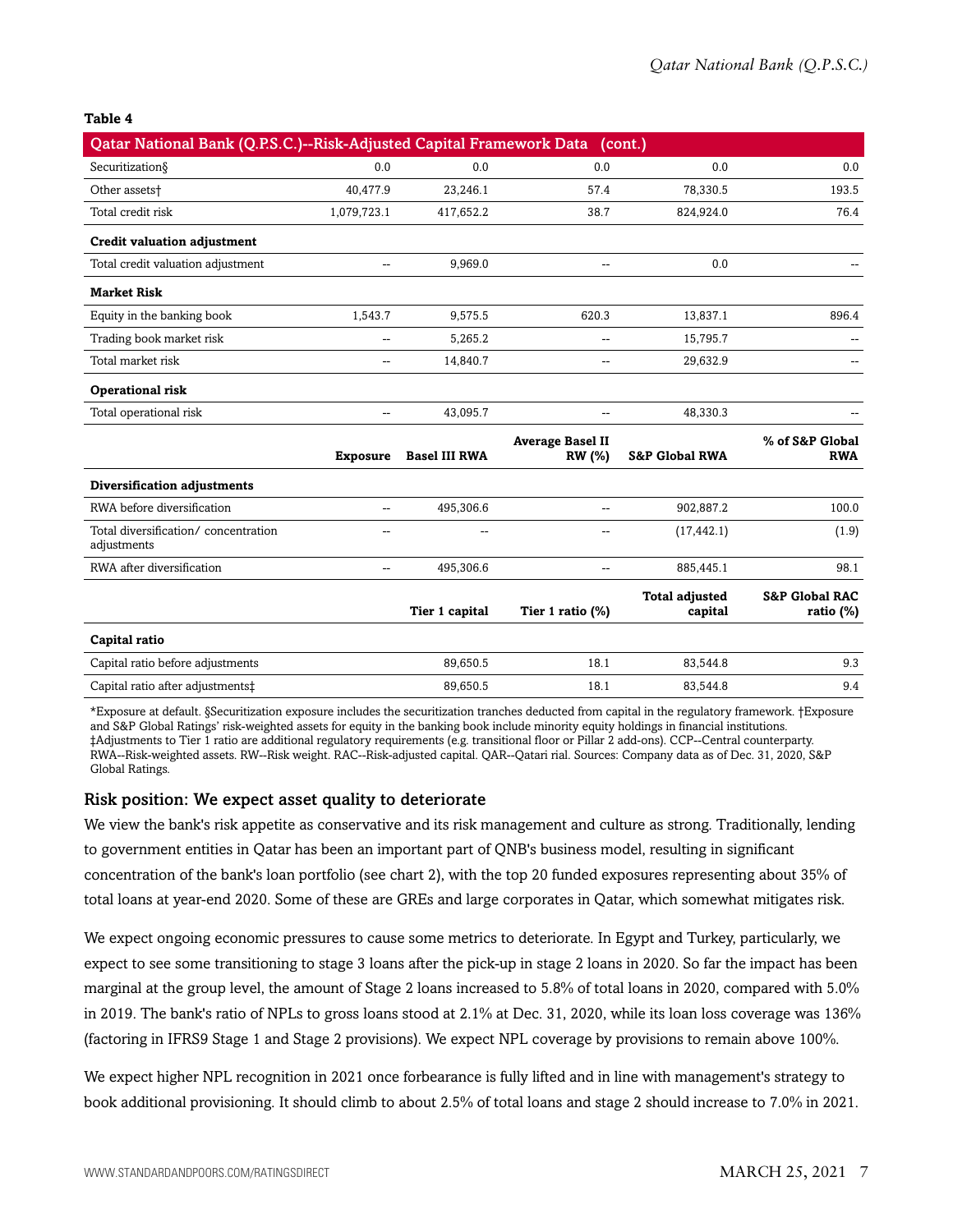Our expectation of a deterioration in the bank's asset quality indicators is somewhat counterbalanced by the high state footprint in the economy. We also note the government's strong interventionist stance and implicit support provided to some sectors of the economy.

We consider the quality of QNB's investment portfolio to be good because it remains dominated by Qatari and other sovereign bonds. Moreover, this portfolio is held primarily for liquidity management purposes, rather than for trading. The bank has a marginal portfolio of equities and mutual funds that constituted 1.7% of its TAC at Dec. 31, 2020.

The open foreign currency position used to be a source of risk for QNB. However, the bank closed this position in 2019 when it converted some of its exposures to GREs to foreign currencies. As of Dec. 31, 2020, the bank had an open position of QAR2 billion in other currencies (mainly euros) barely exceeding 2% of TAC.

#### **Chart 2**



#### **Qatari Banks: Loan Portfolio Distribution By IFRS 9 Stages In December 2020**

IFRS--International Financial Reporting Standards. Source: S&P Global Ratings. Copyright © 2021 by Standard & Poor's Financial Services LLC. All rights reserved.

#### **Table 5**

| <b>Qatar National Bank (Q.P.S.C.)--Risk Position</b>                |                        |       |       |       |       |       |  |  |  |  |
|---------------------------------------------------------------------|------------------------|-------|-------|-------|-------|-------|--|--|--|--|
|                                                                     | --Year ended Dec. 31-- |       |       |       |       |       |  |  |  |  |
| $(\%)$                                                              | 2020                   | 2019  | 2018  | 2017  | 2016  | 2015  |  |  |  |  |
| Growth in customer loans                                            | 7.2                    | 10.6  | 5.5   | 12.2  | 34.4  | 14.6  |  |  |  |  |
| Total managed assets/adjusted common equity (x)                     | 16.1                   | 15.9  | 16.5  | 15.3  | 15.4  | 10.0  |  |  |  |  |
| New loan loss provisions/average customer loans                     | 0.8                    | 0.5   | 0.5   | 0.4   | 0.6   | 0.2   |  |  |  |  |
| Net charge-offs/average customer loans                              | (0.1)                  | 0.3   | 0.0   | (0.1) | 0.1   | (0.2) |  |  |  |  |
| Gross nonperforming assets/customer loans + other real estate owned | 2.1                    | 1.9   | 1.9   | 1.8   | 1.8   | 1.4   |  |  |  |  |
| Loan loss reserves/gross nonperforming assets                       | 136.4                  | 130.7 | 132.5 | 111.9 | 113.9 | 127.3 |  |  |  |  |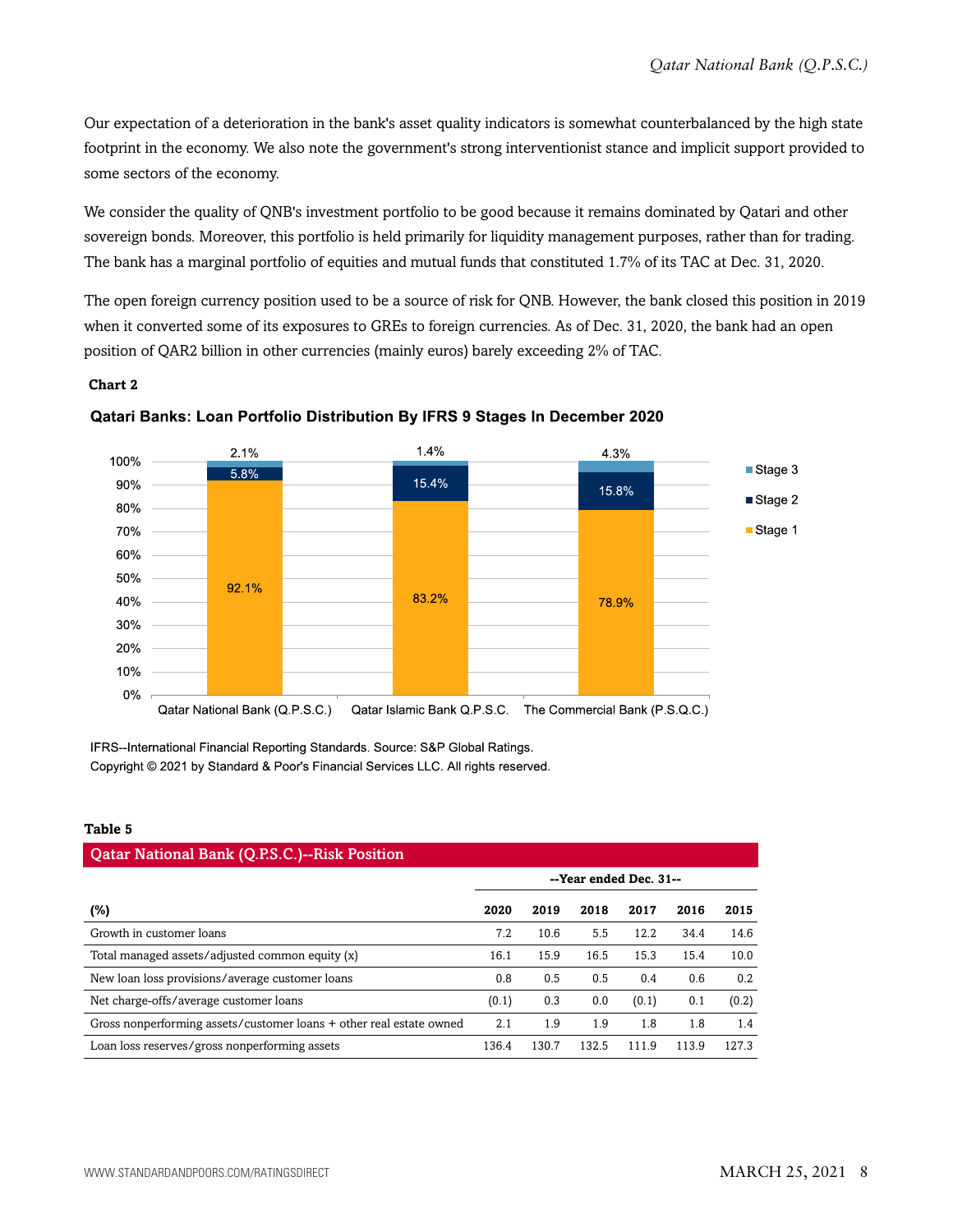#### Funding and liquidity: High reliance on external funding is a source of risk

QNB's deposit base has been broadly stable through 2020; the bank's stable funding ratio reached 110% at Dec. 31, 2020 (see chart 3). Compared to regional peers, QNB has a diversified funding base but relies heavily on external sources. This makes QNB vulnerable to any adverse development in the region, which could result in outflows of funds.

We expect the bank's funding and liquidity metrics to remain in line with the sector. Its significant reliance on external funding is somewhat mitigated by the longer (than 12 months) tenors of these sources and strong government support if needed, like when the government and GREs injected liquidity into the bank and other GREs during the boycott. However, the market volatility induced by COVID-19 will likely result in some outflows of external funding.

Management will continue to focus on diversifying its funding base and, as such, we do not expect inflows from GCC funding to return to pre-boycott levels. In 2020, deposits grew by 8% mainly fuelled by corporate and retail depositors offsetting the drop in GRE deposits. At Dec. 31, 2020, over 80% of the bank's funding came from customer deposits.

International customer deposits stood at 41% at year-end 2020 down from 46% in 2019. The drop is primarily underpinned by the depreciation of the Turkish lira.

#### **Chart 3**



#### Qatar National Bank (Q.P.S.C.)--Stable Funding Ratio And Broad Liquid Assets To Short-Term Wholesale Funding, 2013-2020

Source: S&P Global Ratings.

Copyright © 2021 by Standard & Poor's Financial Services LLC. All rights reserved.

QNB's broad liquid assets to short-term wholesale funding liabilities stood at 2.4x at end-2020, down from 3.0x in 2019, as a result of an increase in short-term wholesale funding. The bank maintained 14% of its assets in the form of cash and short-term exposures to banks. The bank has QAR11 billion of wholesale funding coming to maturity in 2021. QNB's lines of defense, in case there is significant disruption of the capital market, includes using its liquid assets or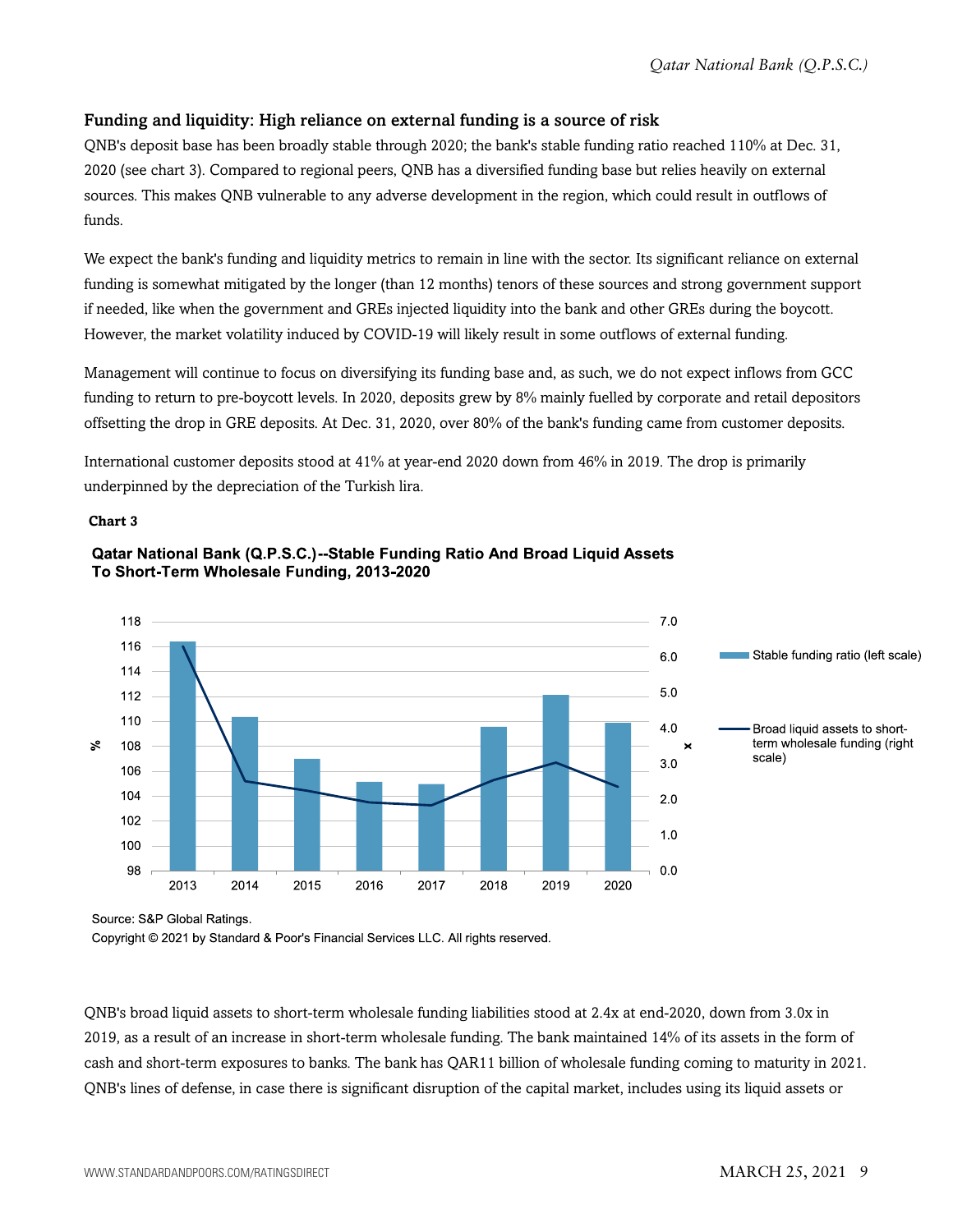accessing Qatar Central Bank refinancing.

#### **Chart 4**

#### Qatar National Bank (Q.P.S.C.)--Deposits Split By Counterparty



Source: S&P Global Ratings. Copyright © 2021 by Standard & Poor's Financial Services LLC. All rights reserved.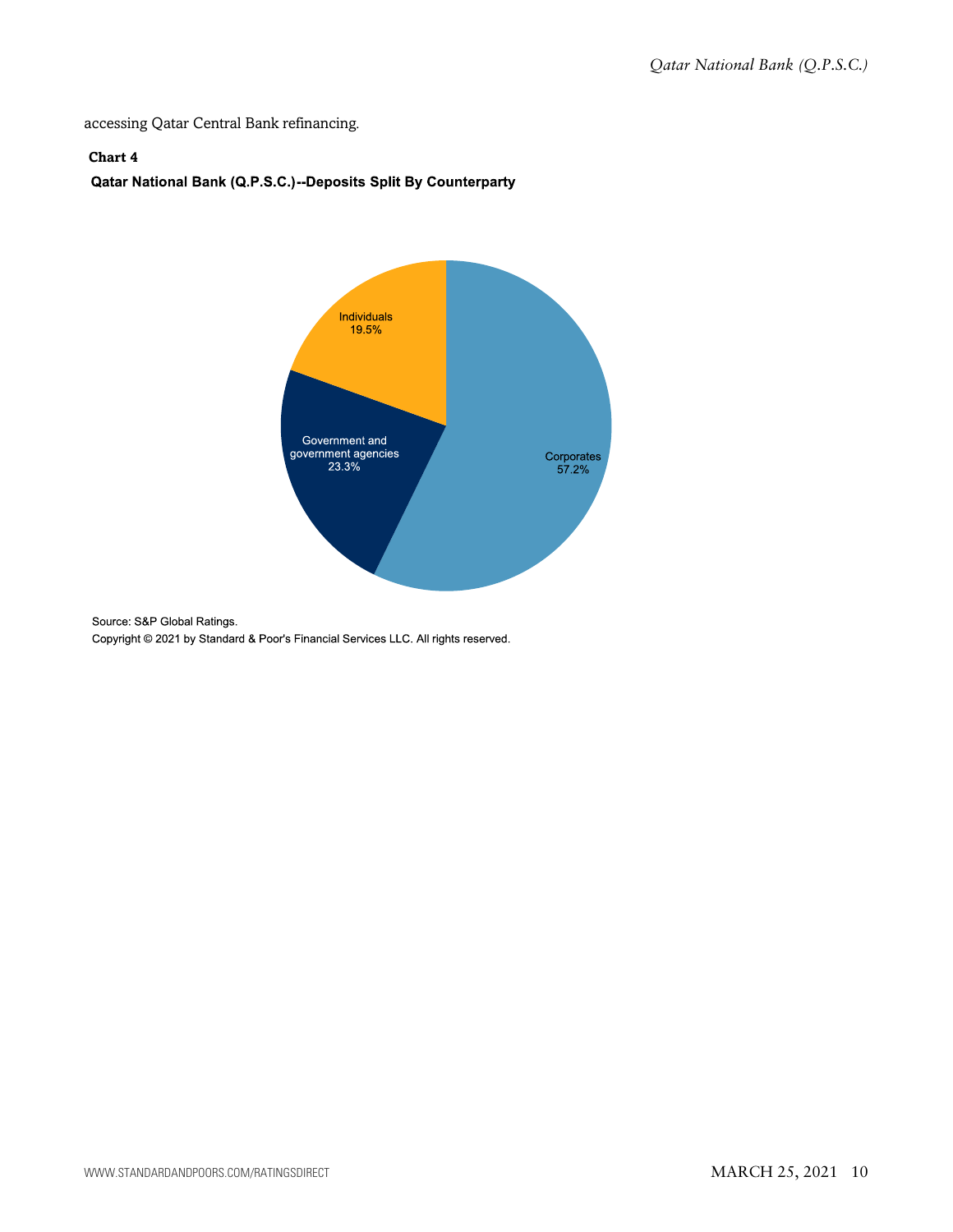#### **Chart 5**

Qatar National Bank (Q.P.S.C.)--Deposits Split By Country 2020



GCC--Gulf Cooperation Council. Source: S&P Global Ratings. Copyright © 2021 by Standard & Poor's Financial Services LLC. All rights reserved.

#### **Table 6**

#### Qatar National Bank (Q.P.S.C.)--Funding And Liquidity

| ີ                                                    |                        |       |       |       |       |       |  |
|------------------------------------------------------|------------------------|-------|-------|-------|-------|-------|--|
|                                                      | --Year ended Dec. 31-- |       |       |       |       |       |  |
| (%)                                                  | 2020                   | 2019  | 2018  | 2017  | 2016  | 2015  |  |
| Core deposits/funding base                           | 82.3                   | 83.3  | 83.2  | 83.2  | 81.6  | 85.4  |  |
| Customer loans (net)/customer deposits               | 98.0                   | 99.2  | 99.3  | 99.8  | 102.7 | 98.3  |  |
| Long-term funding ratio                              | 91.3                   | 93.3  | 92.2  | 89.7  | 90.1  | 92.1  |  |
| Stable funding ratio                                 | 109.8                  | 112.1 | 109.5 | 104.9 | 105.1 | 106.9 |  |
| Short-term wholesale funding/funding base            | 9.6                    | 7.5   | 8.7   | 11.4  | 10.9  | 8.8   |  |
| Broad liquid assets/short-term wholesale funding (x) | 2.4                    | 3.0   | 2.6   | 1.8   | 1.9   | 2.3   |  |
| Net broad liquid assets/short-term customer deposits | 25.9                   | 27.5  | 23.8  | 15.0  | 13.4  | 13.6  |  |
| Short-term wholesale funding/total wholesale funding | 48.1                   | 39.0  | 44.9  | 62.7  | 54.5  | 60.3  |  |
| Narrow liquid assets/3-month wholesale funding (x)   | 5.0                    | 4.0   | 4.1   | 2.4   | 2.4   | 2.9   |  |

#### Support: A GRE with a very high likelihood of extraordinary government support

We view QNB as a GRE with a very high likelihood of receiving timely and sufficient extraordinary support from the government of Qatar in the event of financial distress. This is underpinned by our view of QNB's: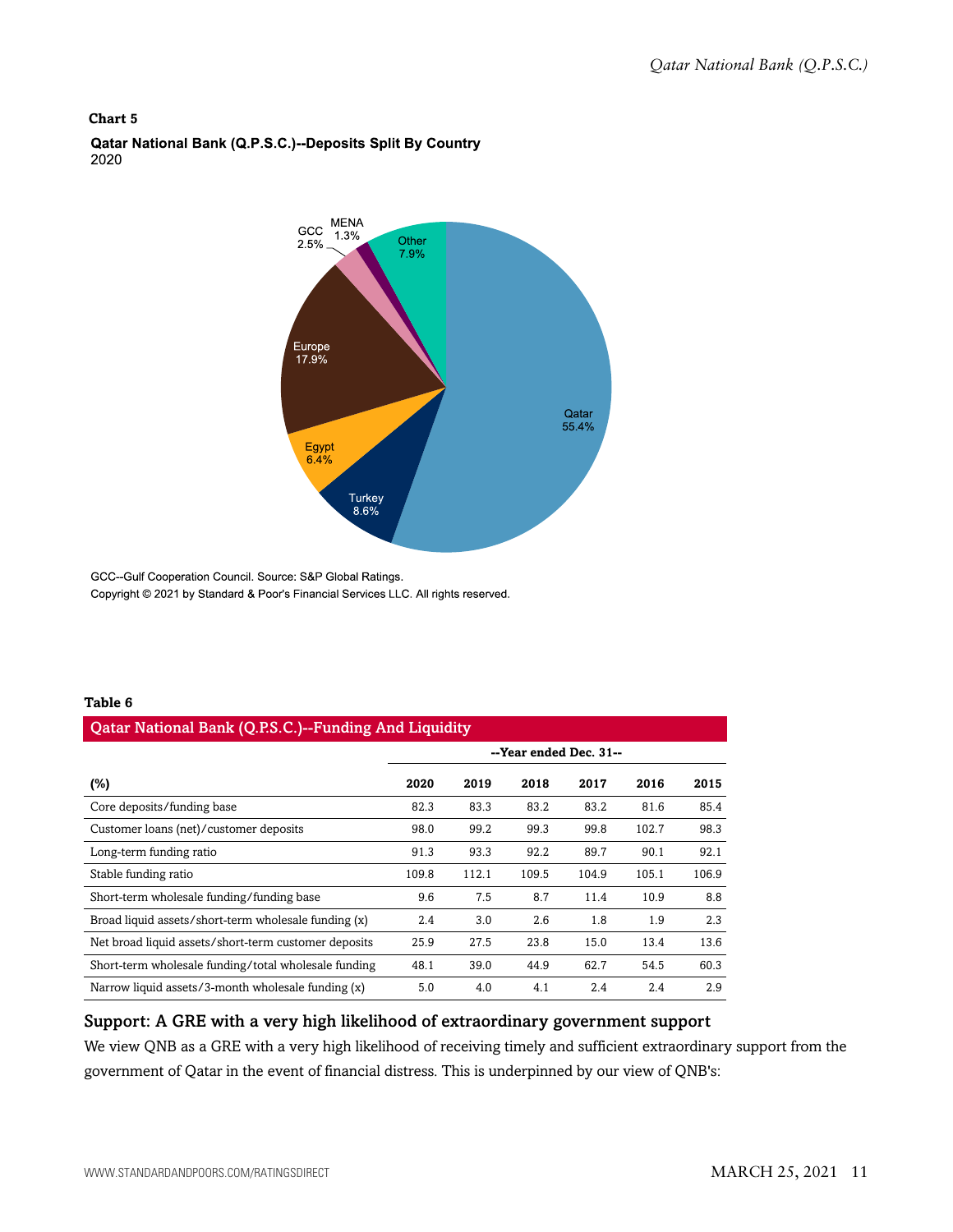- Very strong link to the government of Qatar, which is QNB's controlling shareholder and has a record of providing extraordinary support to the bank. The government, through the Qatar Investment Authority, owns 50% of the bank; and
- Very important role for the government of Qatar. The bank has a privileged relationship with the government and maintains key account relationships with many Qatari government departments and GREs.

Therefore, the long-term rating on QNB includes three notches of support above our assessment of the bank's SACP.

When the boycott on Qatar was put in place in 2017, the government and its related entities injected up to \$42.5 billion of liquidity in the system to help it cope with the external funding outflows.

#### Environmental, social, and governance

We see ESG credit factors for ONB as broadly in line with industry and country peers. The bank benefits from good governance and disclosure practices compared with local and regional companies. Even if Qatar's political institutions are still developing, we believe it has not been detrimental to the bank's strategic choices or sound business development.

QNB has not experienced any incidents related to noncompliance with laws and regulations, and has not been subject to legal or regulatory fines or settlements. The bank has been expanding rapidly in countries with weaker governance standards than those of Qatar, which necessitates a strong framework to control a variety of risks. Despite being the flagship bank of a major gas exporting country, we estimate the direct lending of QNB to sectors exposed to energy transition risk at about 10% of the bank's total lending at year-end 2020--the indirect exposure (via the overall dependence of the Qatari economy on hydrocarbons) is higher. Still, most corporate clients are generally less exposed to stringent environmental regulations and norms than in Europe or the U.S. Therefore, the emergence of credit risks from the carbon-intensive part of the portfolio is likely to be manageable in the medium term.

We view bank regulation in Qatar as probably less focused on consumer protection than in Europe or the U.S., meaning more limited exposure to mis-selling penalties and other retail conduct risks.

### <span id="page-11-0"></span>Related Criteria

- Hybrid Capital: Methodology And Assumptions, July 1, 2019
- General Criteria: Group Rating Methodology, July 1, 2019
- Criteria Financial Institutions General: Risk-Adjusted Capital Framework Methodology, July 20, 2017
- General Criteria: Methodology For Linking Long-Term And Short-Term Ratings, April 7, 2017
- General Criteria: Guarantee Criteria, Oct. 21, 2016
- General Criteria: Rating Government-Related Entities: Methodology And Assumptions, March 25, 2015
- Criteria Financial Institutions Banks: Quantitative Metrics For Rating Banks Globally: Methodology And Assumptions, July 17, 2013
- Criteria Financial Institutions Banks: Banks: Rating Methodology And Assumptions, Nov. 9, 2011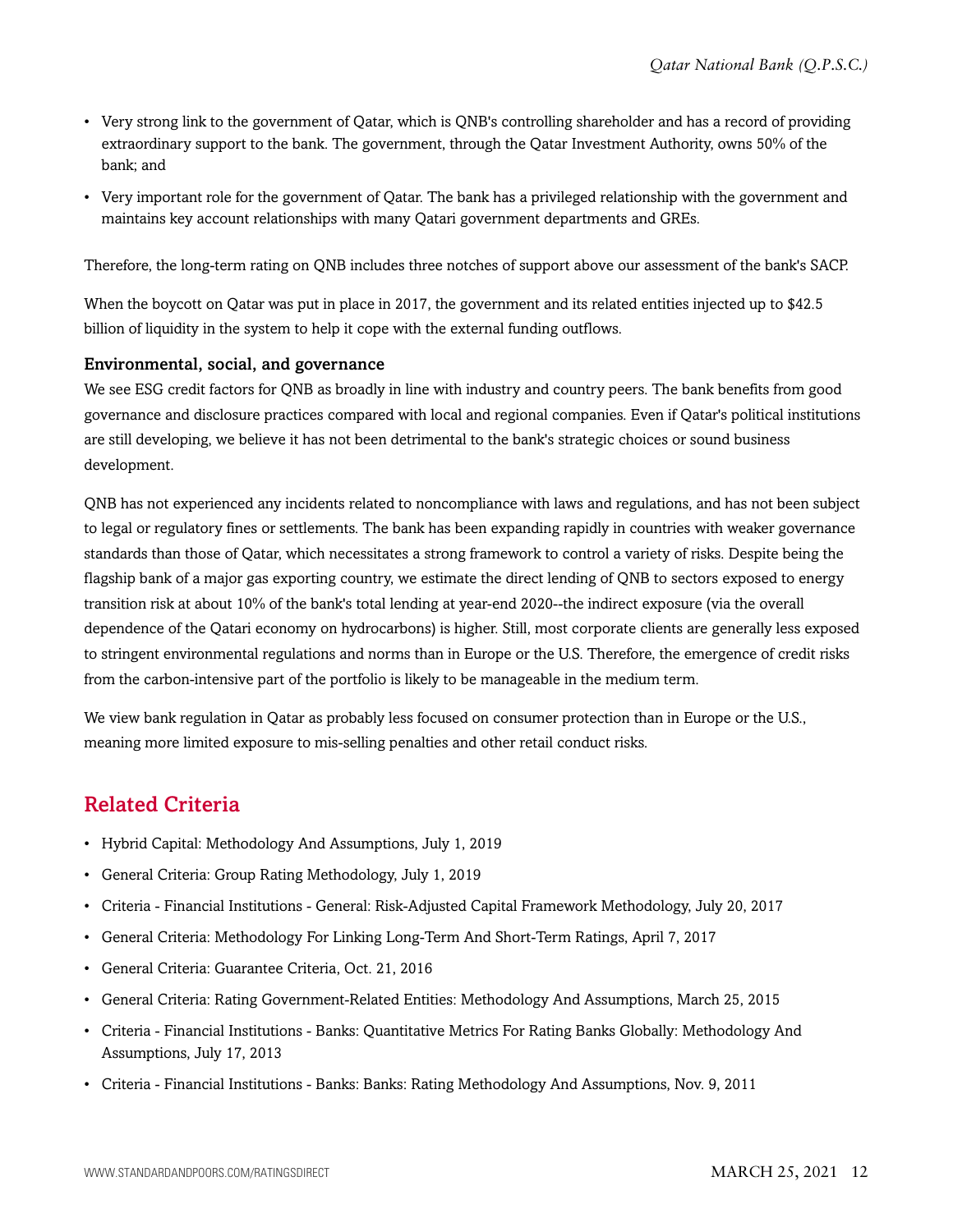- Criteria Financial Institutions Banks: Banking Industry Country Risk Assessment Methodology And Assumptions, Nov. 9, 2011
- General Criteria: Use Of CreditWatch And Outlooks, Sept. 14, 2009

#### **Anchor Matrix**

| Industry       |                          | <b>Economic Risk</b>     |       |                          |       |       |                          |                          |                          |             |  |  |  |
|----------------|--------------------------|--------------------------|-------|--------------------------|-------|-------|--------------------------|--------------------------|--------------------------|-------------|--|--|--|
| <b>Risk</b>    | $\mathbf{1}$             | $\overline{2}$           | 3     | $\overline{4}$           | 5     | 6     | $\overline{7}$           | 8                        | 9                        | 10          |  |  |  |
| $\mathbf{1}$   | a                        | a                        | $a-$  | bbb+                     | bbb+  | bbb   | $\overline{\phantom{a}}$ | $\overline{\phantom{a}}$ | $\overline{\phantom{a}}$ | -           |  |  |  |
| $\overline{2}$ | a                        | $a-$                     | $a-$  | bbb+                     | bbb   | bbb   | bbb-                     | $\overline{\phantom{a}}$ | ۰                        | -           |  |  |  |
| 3              | $a-$                     | $a-$                     | bbb+  | bbb+                     | bbb   | bbb-  | bbb-                     | $bb+$                    | ٠                        |             |  |  |  |
| $\overline{4}$ | bbb+                     | bbb+                     | bbb+  | bbb                      | bbb   | bbb-  | $bb+$                    | bb                       | bb                       | -           |  |  |  |
| 5              | bbb+                     | bbb                      | bbb   | bbb                      | bbb-  | bbb-  | $bb+$                    | bb                       | bb-                      | $b+$        |  |  |  |
| 6              | bbb                      | bbb                      | bbb-  | bbb-                     | bbb-  | $bb+$ | bb                       | bb                       | bb-                      | $b+$        |  |  |  |
| 7              | ٠                        | bbb-                     | bbb-  | $bb+$                    | $bb+$ | bb    | bb                       | bb-                      | $b+$                     | $b+$        |  |  |  |
| 8              | ۰                        | ٠                        | $bb+$ | bb                       | bb    | bb    | bb-                      | bb-                      | b+                       | b           |  |  |  |
| 9              | ۰                        | $\blacksquare$           | ۰     | bb                       | bb-   | bb-   | $b+$                     | b+                       | $b+$                     | $\mathbf b$ |  |  |  |
| 10             | $\overline{\phantom{a}}$ | $\overline{\phantom{a}}$ | ٠     | $\overline{\phantom{a}}$ | $b+$  | $b+$  | $b+$                     | b                        | b                        | b-          |  |  |  |

#### Ratings Detail (As Of March 25, 2021)\*

| <b>Qatar National Bank (Q.P.S.C.)</b> |                    |
|---------------------------------------|--------------------|
| <b>Issuer Credit Rating</b>           | A/Stable/A-1       |
| <b>Issuer Credit Ratings History</b>  |                    |
| 10-Dec-2018                           | $A/Stable/A-1$     |
| 11-Sep-2017                           | A/Negative/A-1     |
| 08-Jun-2017                           | A/Watch Neg/A-1    |
| 06-Mar-2017                           | $A+$ /Negative/A-1 |
| <b>Sovereign Rating</b>               |                    |
| Oatar                                 | $AA$ -/Stable/A-1+ |

\*Unless otherwise noted, all ratings in this report are global scale ratings. S&P Global Ratings' credit ratings on the global scale are comparable across countries. S&P Global Ratings' credit ratings on a national scale are relative to obligors or obligations within that specific country. Issue and debt ratings could include debt guaranteed by another entity, and rated debt that an entity guarantees.